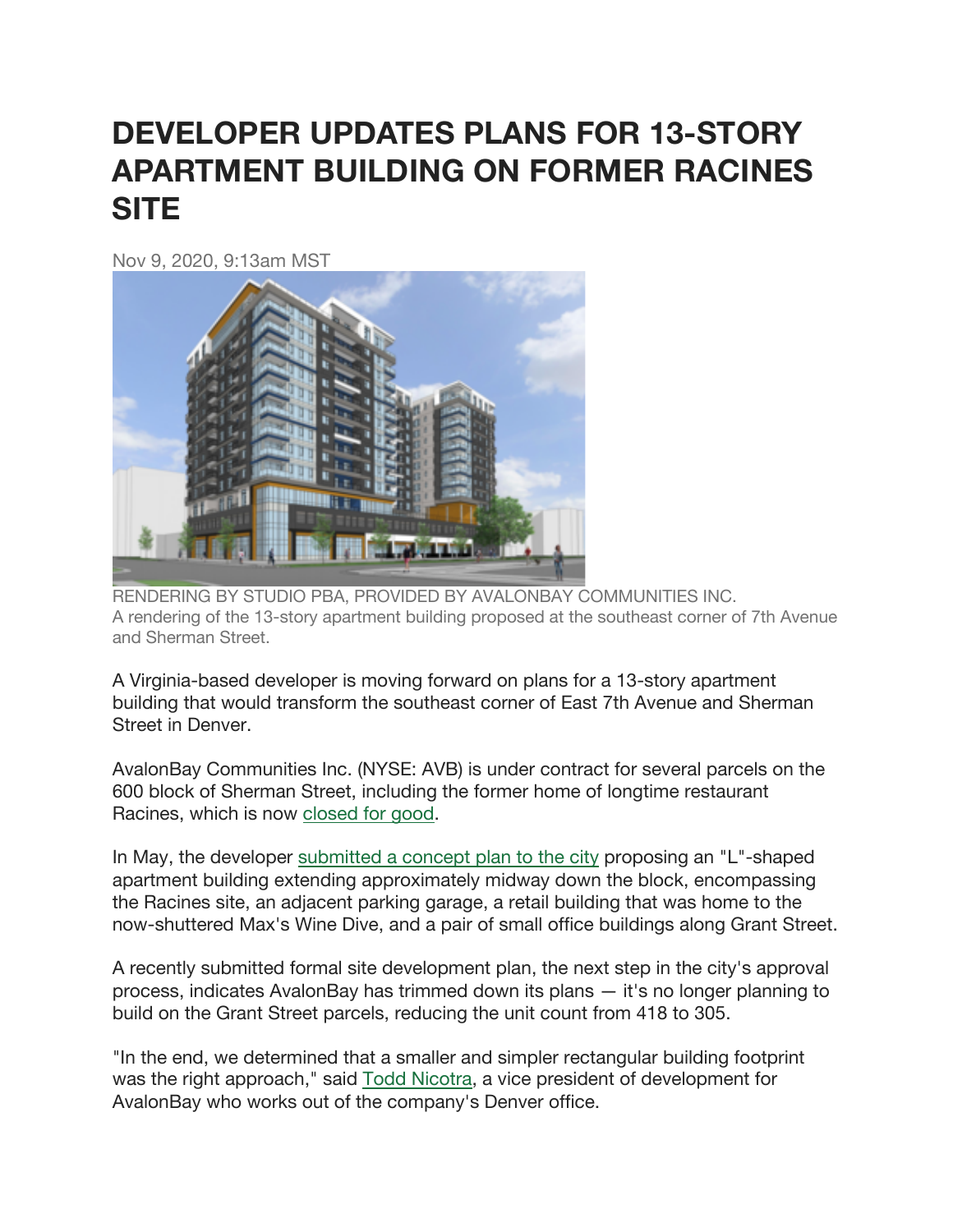Nicotra called the area "vibrant, walkable and convenient to other great neighborhoods in Denver."

"A resident at this site can easily walk, cycle, or drive to Downtown, Cherry Creek, South Broadway and other lively parts of this great city," Nicotra said.

The site is currently zoned for buildings up to 12 stories in height, which will be enough for AvalonBay to build its project as currently planned. The developer plans to utilize a height exception outlined in Denver's zoning code that would allow the company to build an additional story.

Current plans for the community include a fitness center, coworking space, swimming pool, rooftop deck and art from local artists, Nicotra said.

Some nearby residents have expressed concern about the size of the proposed project. A petition to "Save Governor's Park," which urges District 10 City Councilman Chris Hinds and Denver Mayor Michael Hancock to oppose the apartment proposal, has garnered more than 250 signatures.

Ryan Ross, a longtime resident of the neighborhood who is leading the petition effort, called the project "out of scale" for the neighborhood.

Ross said he is worried about the traffic impact of the proposed project and was discouraged that AvalonBay has declined to negotiate a good neighbor agreement with Capitol Hill United Neighborhoods, a local registered neighborhood organization.

But Nicotra said those agreements typically accompany rezonings and pointed out that AvalonBay's proposed project is consistent with the site's current zoning.

"Everything about the development will comply with the City's requirements," Nicotra said. "That said, we value input from the neighbors and are committed to working with them as we advance the design of the building."

Nicotra said response to the project so far has been "mixed."

"Some small business owners are excited about the future influx of potential customers to support their businesses," Nicotra said. "Some residents are concerned that their views will change and traffic will increase. To those who are concerned, I would point to the guide rails that the City has in place for all new developments."

Nicotra added that he thinks some of the concerns will be mitigated by the quality and design of the building. The project is on pace to achieve LEED Gold status, he said.

Travis Leiker, president of CHUN, told Denver Business Journal he's still holding out hope that his organization and AvalonBay will eventually negotiate a good neighbor